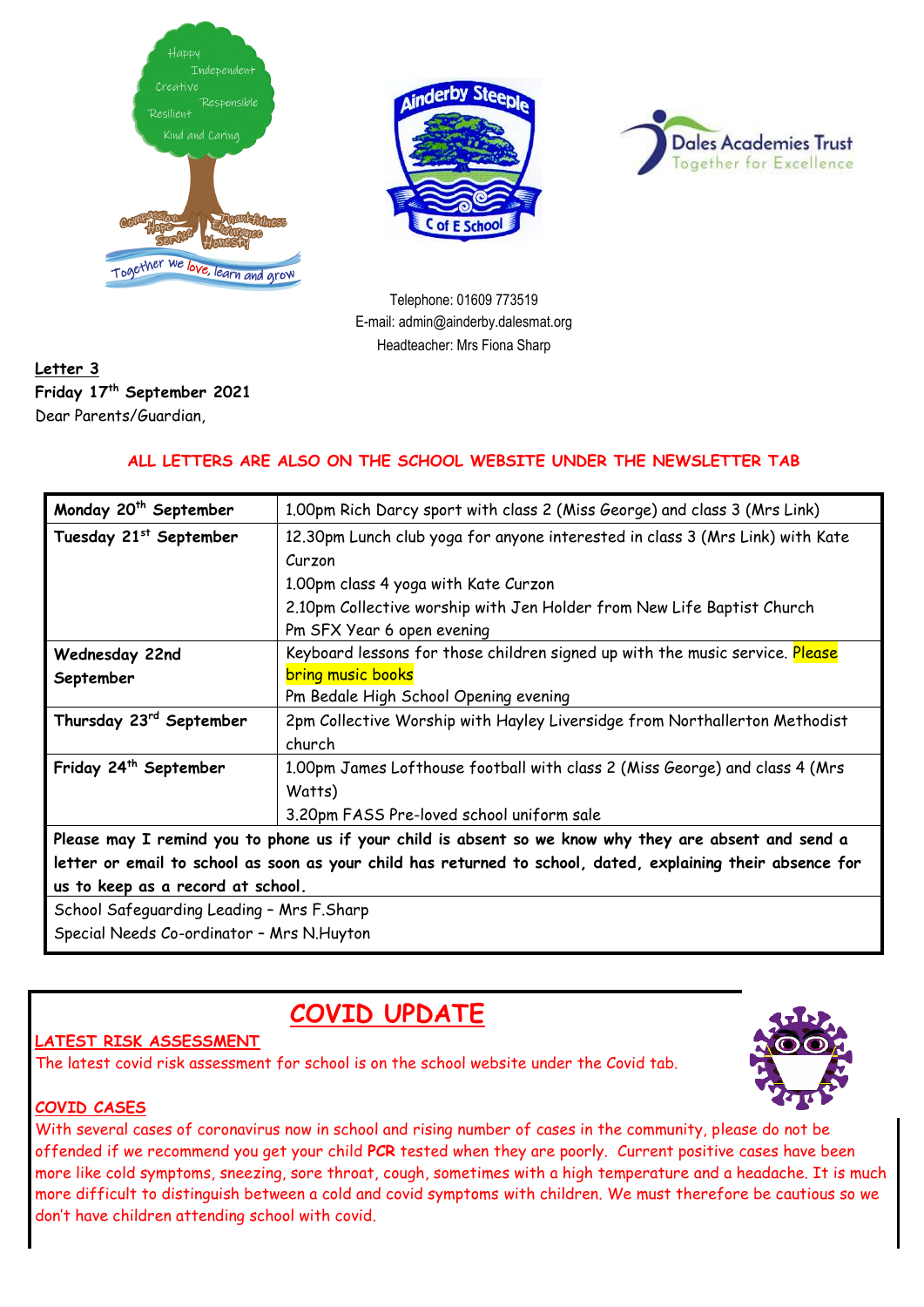Lateral flow tests (LFT) can be collected from any pharmacy free of charge and are good for regular testing as they identify asymptomatic people (people without symptoms). PCR tests are for people with symptoms and are prebooked. The quickest way is by booking on the NHS app to attend the testing site at the Forum car park in Northallerton. Results are coming back within 24 hours. Children showing symptoms should have a PCR test not an LFT. When families have a positive case, they must liaise with Track and Trace and then follow their advice please.

Where there are positive cases, classes (bubbles) are no longer asked to isolate, only the positive cases isolate or people waiting for results or currently poorly. When schools have over a certain number of cases, only at that point, does a school liaise with Public Health.

# **WHOLE SCHOOL NOTICES**

#### **FLU VACCINATIONS**

All children from Reception to Year 6 in our school are entitled to a flu vaccination which consists of a nasal spray (no needles!). Please see the attached letter which gives instructions as to what you must do to sign your child/children up for this vaccination. You will get a confirmation email once you have completed the information on line. When the nurse comes on Friday 15<sup>th</sup> October, they will only vaccinate the children on their list form those children who have been signed up by parents.

#### **VISITORS LEADING COLLECTIVE WORSHIP**

We are very fortunate to again be having children's workers - Jen Holder from New Life Baptist Church and Hayley Liversidge from Northallerton Methodist church joining us to lead collective worship occasionally. This will always be in the diary table above.

#### **NORTH YORKSHIRE SUMDOG COMPETITION**

The next online maths competition is taking place 24<sup>th</sup>-30<sup>th</sup> September. Children is class 2 (Miss George), class 3 (Mrs Link) and class 4 (Mrs Watts) are able to take part in this competition and have all be signed in. They should now have their log in details. This is an excellent fun way to do maths at your child's level in a fun and interactive way, whilst competing against other schools in North Yorkshire.

#### **BEDALE HIGH SCHOOL OPENING EVENING Y5/6**

Please see the attachment regarding an open evening for year 5/6 parents and children to look round.

#### **ST. HELEN'S CHURCH YOUTH GROUPS**

St. Helen's church youth groups have started back again. Please see the attached diary dates. Busy Bees 4pm-5pmThursday's, is for children in Reception/Year 1/Year 2, Groovers and Shakers is for children in years 3,4,5 and 6 from 6.15pm-8.00pm. Please see the following link for more information: [https://www.lowerswalechurches.org.uk/?page\\_id=3900](https://www.lowerswalechurches.org.uk/?page_id=3900)

#### **NAMING SCHOOL UNIFORM**

Please , please, please ensure you write your child's name in their clothing, particularly school jumpers/cardigans. With 83 children in school, unless they have names in, we cannot guarantee to get them back to you when they are lost.

#### **TYRES AFTER SCHOOL**

Please ensure children are not on the tyres on the school field at the end of the day.

# **PRESCHOOL PARENTS**

Another fabulous week in Preschool. This week we have been continuing our theme of Autumn. The children have been building campfires and using pinecones and pretending they were marshmallows to roast. We have been making Autumn soup in our mud kitchen using acorns, crunchy leaves and conkers that we have found during this week's nature walks. The children have also been practicing their fine motor skills to thread the leaves to make jewellery.

A quick reminder if you have not yet sent your family photos over please send them to the preschool email address. [preschool@ainderby.dalesmat.org](mailto:preschool@ainderby.dalesmat.org)